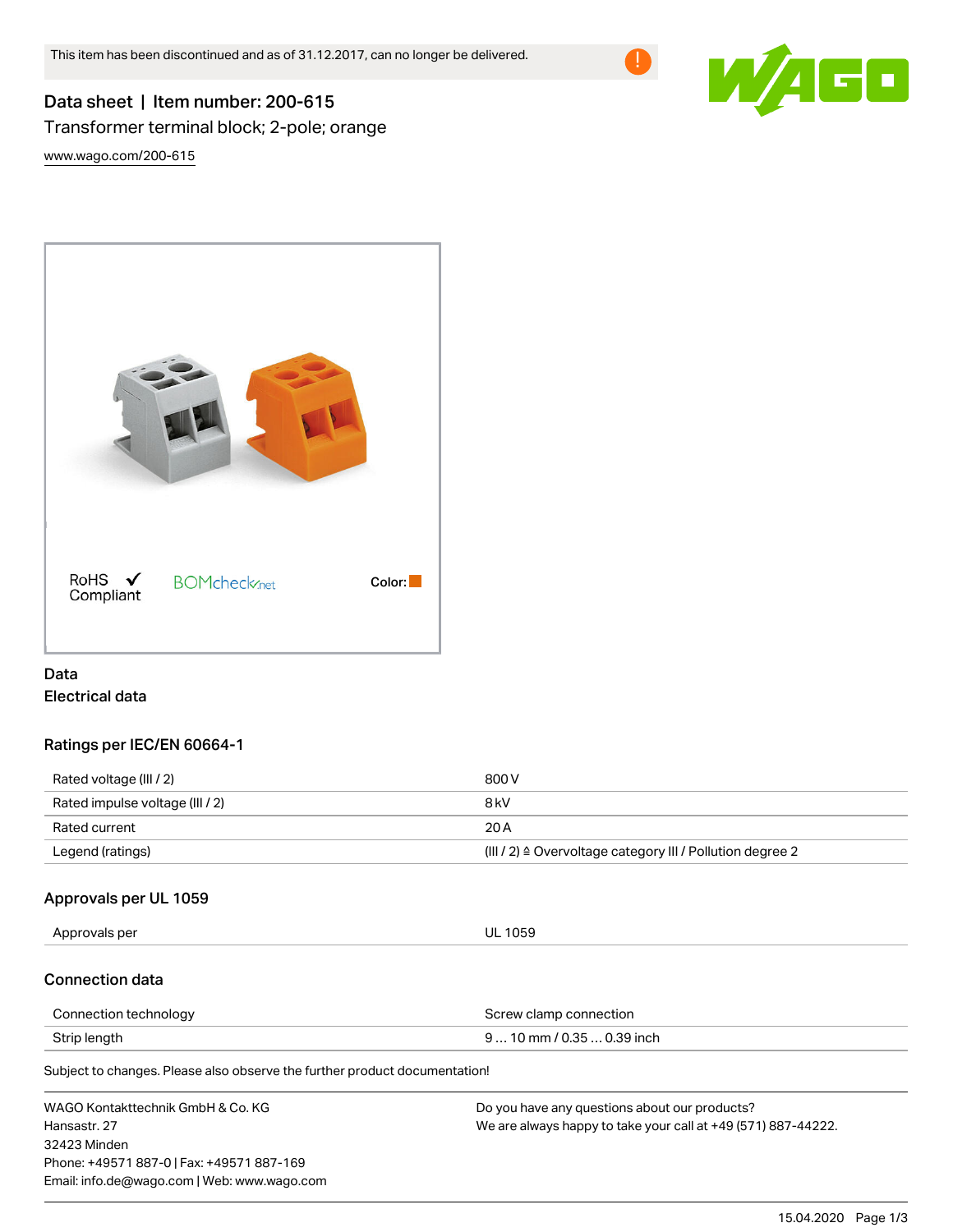

#### Data sheet | Item number: 200-615

| www.wago.com/200-615              |                |
|-----------------------------------|----------------|
| Connection technology 2           | Solder contact |
| Total number of connection points |                |
| Total number of potentials        |                |
| Number of connection types        |                |

#### Geometrical Data

| Width  | 16 mm / 0.63 inch    |
|--------|----------------------|
| Height | 18 mm / 0.709 inch   |
| Depth  | 23.6 mm / 0.929 inch |

# Material Data

| Color  | orange             |
|--------|--------------------|
| Weight | $\sim$ $\sim$<br>ິ |

#### Commercial data

| Product Group      | 10 (Transformer Blocks) |
|--------------------|-------------------------|
| Packaging type     | bag                     |
| Country of origin  | PL                      |
| <b>GTIN</b>        | 4044918549394           |
| Customs Tariff No. | 85369010000             |

# Approvals / Certificates

#### Country specific Approvals

|      |                          |                                 | Certificate |
|------|--------------------------|---------------------------------|-------------|
| Logo | Approval                 | <b>Additional Approval Text</b> | name        |
|      | CSA                      | C22.2                           | 70010891    |
| Æ    | DEKRA Certification B.V. |                                 |             |

#### UL-Approvals

w

|      |                               |                                 | Certificate |
|------|-------------------------------|---------------------------------|-------------|
| Logo | Approval                      | <b>Additional Approval Text</b> | name        |
|      | UL                            | <b>UL 1059</b>                  | 20190731-   |
| o    | UL International Germany GmbH |                                 | E45172      |

Subject to changes. Please also observe the further product documentation!

WAGO Kontakttechnik GmbH & Co. KG Hansastr. 27 32423 Minden Phone: +49571 887-0 | Fax: +49571 887-169 Email: info.de@wago.com | Web: www.wago.com Do you have any questions about our products? We are always happy to take your call at +49 (571) 887-44222.